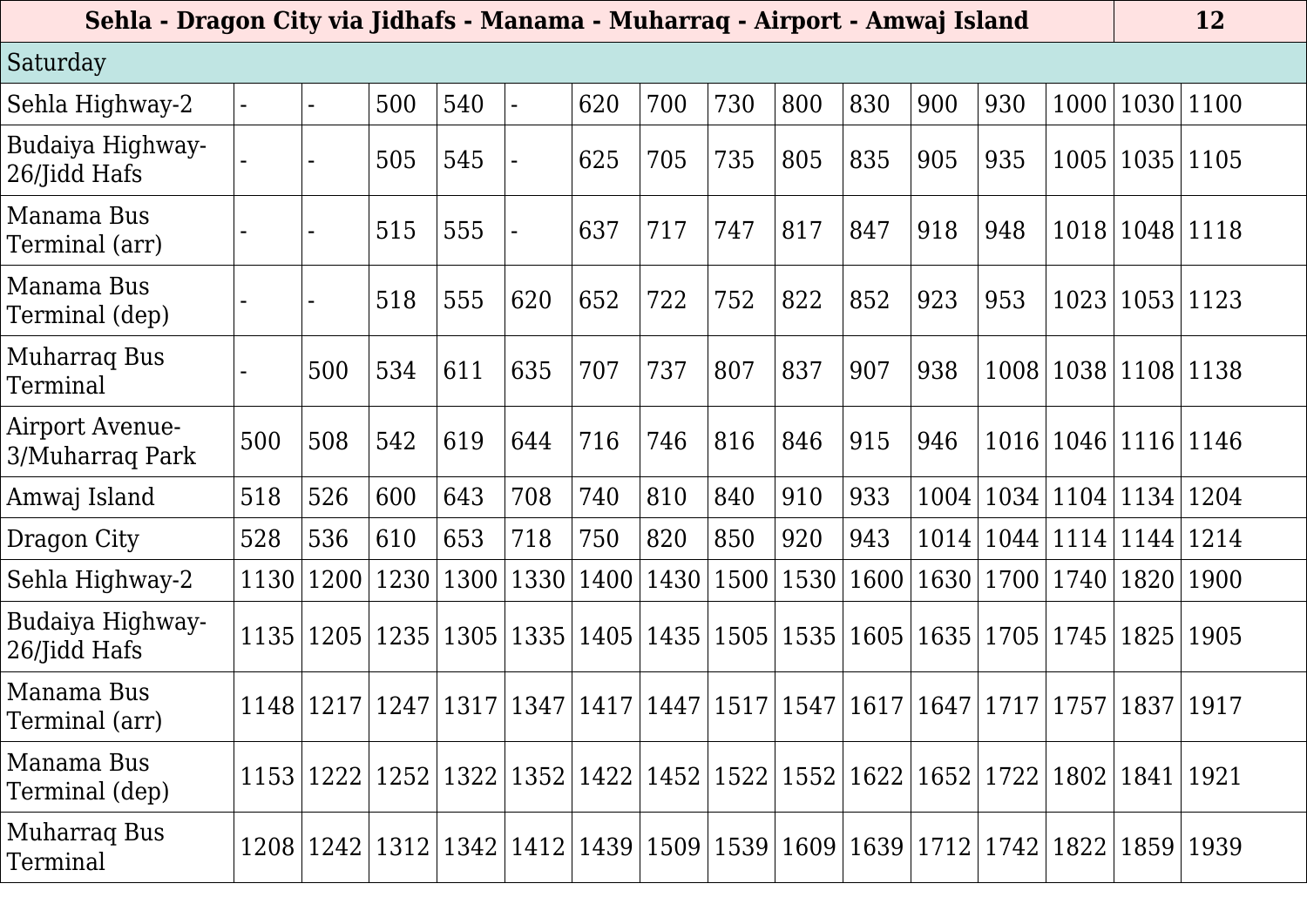| Airport Avenue-<br>3/Muharraq Park                                           |      |     |     | 1217   1251   1321   1351   1421   1447   1517   1547   1617   1647   1721   1751   1831   1909 |     |     |     |     |     |     |        |      |                | 1949 |
|------------------------------------------------------------------------------|------|-----|-----|-------------------------------------------------------------------------------------------------|-----|-----|-----|-----|-----|-----|--------|------|----------------|------|
| Amwaj Island                                                                 | 1236 |     |     | 1310   1340   1410   1438   1504   1534   1604   1634   1706   1740   1810                      |     |     |     |     |     |     |        |      | 1849   1927    | 2007 |
| Dragon City                                                                  | 1246 |     |     | 1320   1350   1420   1448   1514   1544   1614   1644   1716   1750   1820   1859   1937   2017 |     |     |     |     |     |     |        |      |                |      |
| Sehla Highway-2                                                              |      |     |     | 1930   2000   2040   2120   2200   2240   2320   40                                             |     |     |     |     |     |     |        |      |                |      |
| Budaiya Highway-<br>26/Jidd Hafs                                             |      |     |     | 1935   2005   2045   2125   2205   2245   2325   45                                             |     |     |     |     |     |     |        |      |                |      |
| Manama Bus<br>Terminal (arr)                                                 |      |     |     | 1947   2017   2057   2137   2217   2257   2335   57                                             |     |     |     |     |     |     |        |      |                |      |
| Manama Bus<br>Terminal (dep)                                                 |      |     |     | 1951   2021   2101   2137   2221   2322   2350   105                                            |     |     |     |     |     |     |        |      |                |      |
| Muharraq Bus<br>Terminal                                                     |      |     |     | 2009 2039 2119 2152 2239 2334 3                                                                 |     |     |     | 118 |     |     |        |      |                |      |
| Airport Avenue-<br>3/Muharraq Park                                           |      |     |     | 2019 2049 2129 2200 2249 2341 12                                                                |     |     |     | 126 |     |     |        |      |                |      |
| Amwaj Island                                                                 |      |     |     | 2037 2107 2147 2218 2307 0                                                                      |     |     | 36  | 146 |     |     |        |      |                |      |
| Dragon City                                                                  |      |     |     | 2047 2117 2157 2228 2317 9                                                                      |     |     | 46  | 156 |     |     |        |      |                |      |
| Dragon City - Sehla via Amwaj Island - Airport - Muharraq - Manama - Jidhafs |      |     |     |                                                                                                 |     |     |     |     |     |     |        |      |                | 12   |
| Saturday                                                                     |      |     |     |                                                                                                 |     |     |     |     |     |     |        |      |                |      |
| Dragon City                                                                  | 500  | 530 | 600 | 630                                                                                             | 700 | 730 | 800 | 830 | 900 | 930 | 1000   | 1030 | 1100 1130      | 1200 |
| Amwaj Island                                                                 | 510  | 540 | 610 | 640                                                                                             | 710 | 740 | 810 | 840 | 910 | 940 | $1010$ |      | 1040 1110 1140 | 1210 |
| Airport<br>Avenue6/Police<br>Station                                         | 525  | 555 | 625 | 657                                                                                             | 727 | 757 | 827 | 857 | 925 | 955 | 1025   |      | 1055 1125 1155 | 1225 |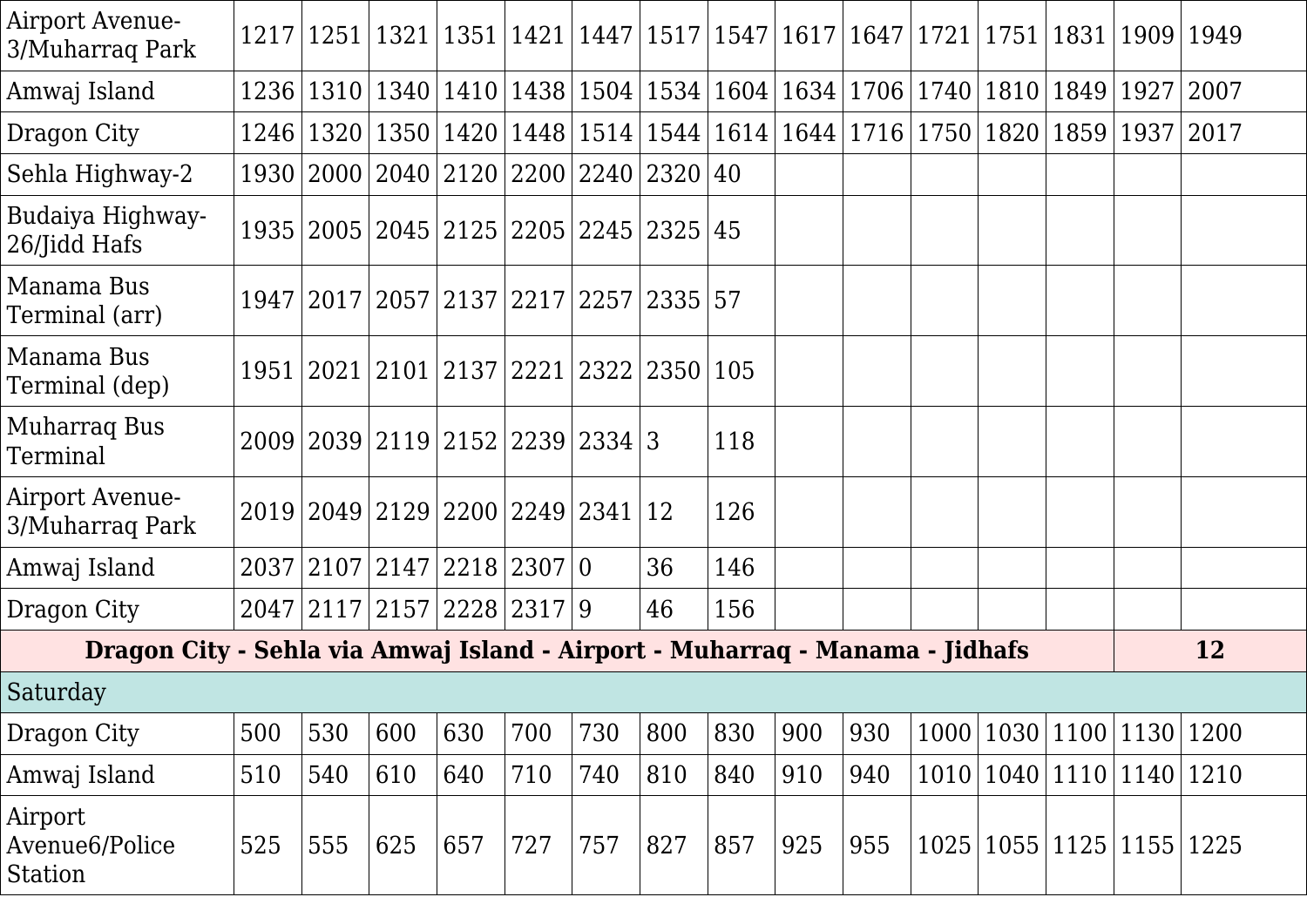| Muharraq Bus<br>Terminal             | 531  | 601  | 632                                                                                                    | 704            | 734  | 804          | 834       | 904  | 931                              | 1001                                    |      | 1031 1101                 | 1131        | 1201                                    | 1232 |
|--------------------------------------|------|------|--------------------------------------------------------------------------------------------------------|----------------|------|--------------|-----------|------|----------------------------------|-----------------------------------------|------|---------------------------|-------------|-----------------------------------------|------|
| Manama Bus<br>Terminal (arr)         | 546  | 616  | 651                                                                                                    | 723            | 753  | 823          | 853       | 921  | 948                              | 1018                                    |      | 1048 1118 1148            |             | 1218                                    | 1251 |
| Manama Bus<br>Terminal (dep)         | 549  | 621  | 656                                                                                                    | 728            | 758  | 828          | 858       | 926  | 953                              | 1023                                    |      | 1053 1123 1153            |             | 1223                                    | 1256 |
| Budaiya Highway-<br>26/Jidd Hafs     | 559  | 633  | 708                                                                                                    | 740            | 810  | 840          | 910       | 936  | 1003                             |                                         |      | 1033 1103 1133 1203       |             | 1235                                    | 1308 |
| Sehla Highway-2                      | 604  | 638  | 713                                                                                                    | 745            | 815  | 845          | 915       | 941  | 1008                             | 1038                                    |      | 1108 1138 1208            |             | 1240                                    | 1313 |
| Dragon City                          | 1230 | 1300 | 1330 1400                                                                                              |                | 1430 | 1500         | 1530      | 1600 | 1630                             | 1700                                    | 1730 | 1800   1830               |             | 1900   2000                             |      |
| Amwaj Island                         | 1240 | 1310 |                                                                                                        | 1340   1410    | 1440 |              |           |      | 1510   1540   1610   1640        | 1710                                    | 1740 |                           | 1810   1840 | 1910                                    | 2010 |
| Airport<br>Avenue6/Police<br>Station | 1257 |      | 1327 1357                                                                                              | $ 1427\rangle$ | 1455 |              | 1525 1555 |      | 1625 1655                        | 1727                                    |      | 1757   1827   1856        |             | 1926 2026                               |      |
| Muharraq Bus<br>Terminal             | 1304 | 1334 |                                                                                                        | 1404 1434      |      | $1501$  1531 | 1601      |      |                                  | 1631   1702   1734   1804   1834   1904 |      |                           |             | 1934   2034                             |      |
| Manama Bus<br>Terminal (arr)         | 1323 | 1353 | 1423 1451                                                                                              |                |      |              |           |      | 1518   1548   1618   1648   1721 | 1753                                    | 1823 | 1851                      | 1921        | 1951                                    | 2051 |
| Manama Bus<br>Terminal (dep)         | 1328 | 1358 |                                                                                                        | 1428   1456    |      |              |           |      | 1523   1553   1623   1653   1726 |                                         |      | 1758   1828   1856   1926 |             | 1956 2056                               |      |
| Budaiya Highway-<br>26/Jidd Hafs     |      |      | 1340   1410   1440   1506   1533   1603   1633   1705   1738   1810   1840   1908   1938   2008   2108 |                |      |              |           |      |                                  |                                         |      |                           |             |                                         |      |
| Sehla Highway-2                      | 1345 |      | 1415   1445   1511                                                                                     |                |      |              |           |      | 1538   1608   1638   1710   1743 |                                         |      |                           |             | 1815   1845   1913   1943   2013   2113 |      |
| Dragon City                          |      |      | 2030 2100 2130 2200 2230 2320 10                                                                       |                |      |              |           | 100  |                                  |                                         |      |                           |             |                                         |      |
| Amwaj Island                         |      |      | 2040   2110   2140   2210   2240   2330   20                                                           |                |      |              |           | 109  |                                  |                                         |      |                           |             |                                         |      |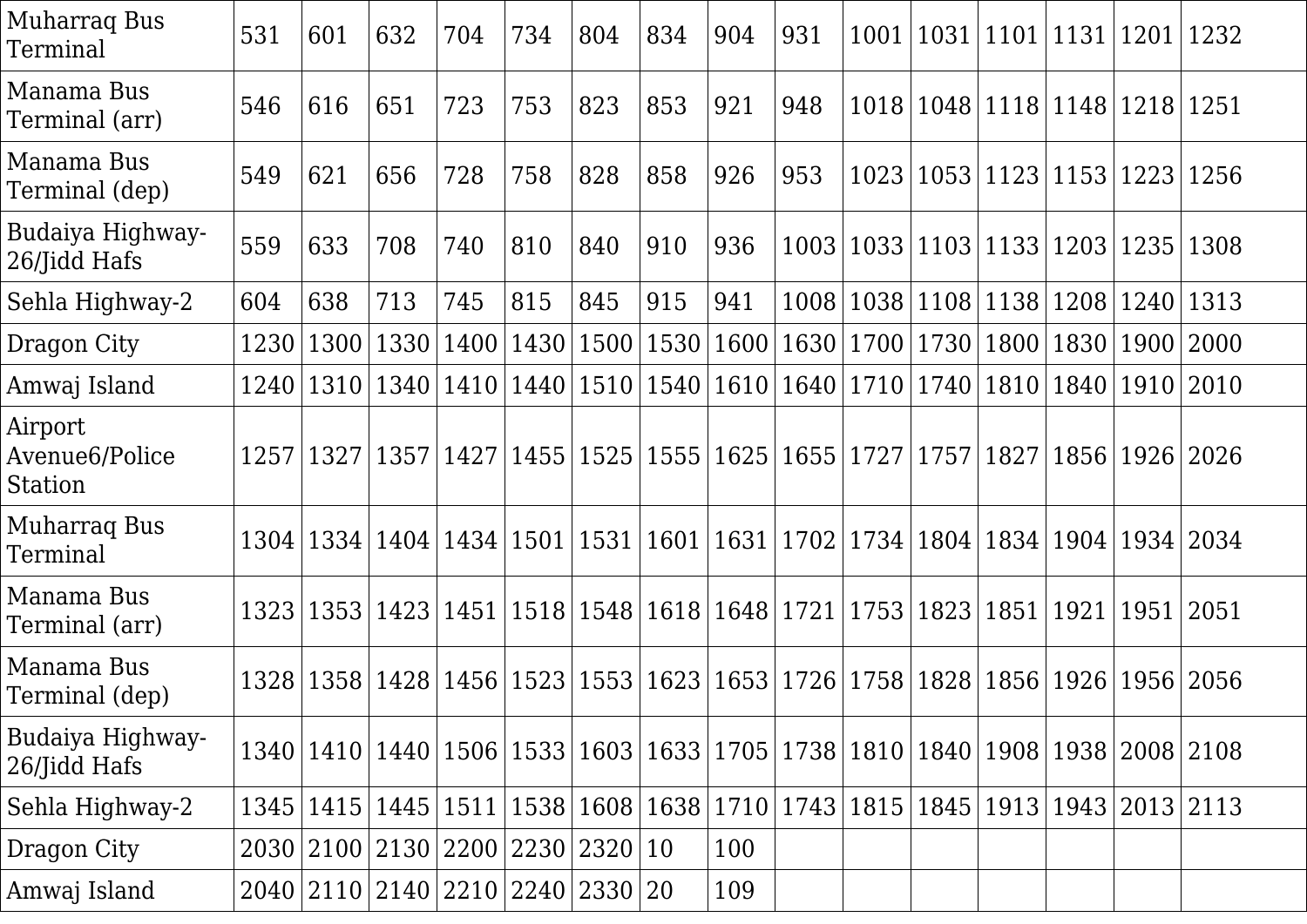| Airport<br>Avenue6/Police<br>Station                                         |                    |     | 2056 2126 2156 2226 2255 2345 35 |     |     | 121 |     |     |     |     |     |             |                                                           |
|------------------------------------------------------------------------------|--------------------|-----|----------------------------------|-----|-----|-----|-----|-----|-----|-----|-----|-------------|-----------------------------------------------------------|
| <b>Muharraq Bus</b><br>Terminal                                              |                    |     | 2104 2134 2204 2234 2301 2351    |     | 41  | 127 |     |     |     |     |     |             |                                                           |
| Manama Bus<br>Terminal (arr)                                                 | 2121   2151   2221 |     | 2251 2318 5                      |     | 55  | 144 |     |     |     |     |     |             |                                                           |
| Manama Bus<br>Terminal (dep)                                                 |                    |     | 2126 2156 2226 2256 2323         | 15  | 105 | 144 |     |     |     |     |     |             |                                                           |
| Budaiya Highway-<br>26/Jidd Hafs                                             |                    |     | 2138 2208 2238 2308 2333 23      |     | 115 | 151 |     |     |     |     |     |             |                                                           |
| Sehla Highway-2                                                              |                    |     | 2143 2213 2243 2313 2338 28      |     | 120 | 159 |     |     |     |     |     |             |                                                           |
| Sehla - Dragon City via Jidhafs - Manama - Muharraq - Airport - Amwaj Island |                    |     |                                  |     |     |     |     |     |     |     |     |             | 12                                                        |
|                                                                              |                    |     |                                  |     |     |     |     |     |     |     |     |             |                                                           |
| Sun-Weds                                                                     |                    |     |                                  |     |     |     |     |     |     |     |     |             | from 5th<br>August<br>2018 to<br>31st<br>December<br>2018 |
| Sehla Highway-2                                                              |                    | 500 | 540                              | 620 | 700 | 720 | 750 | 820 | 850 | 920 | 950 | 1020        | 1050                                                      |
| Budaiya Highway-<br>26/Jidd Hafs                                             |                    | 505 | 545                              | 625 | 705 | 725 | 755 | 825 | 855 | 925 | 955 | 1025        | 1055                                                      |
| Manama Bus<br>Terminal (arr)                                                 |                    | 515 | 555                              | 637 | 717 | 737 | 807 | 837 | 907 | 938 |     | 1008   1038 | 1108                                                      |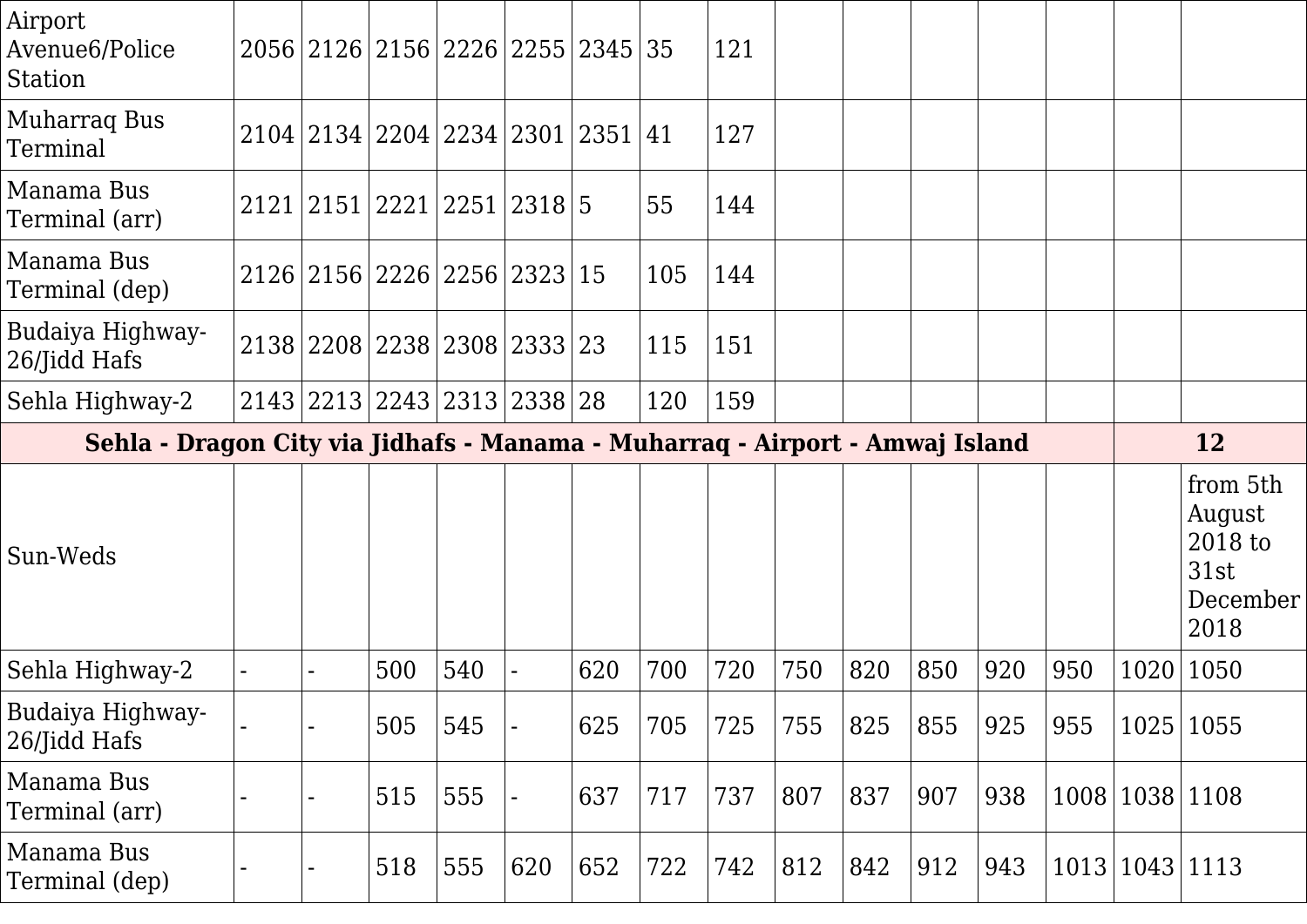| <b>Muharraq Bus</b><br>Terminal (arr)     |      |                    | 534                       | 611  | 635  | 707                                                          | 737         | 757       | 827         | 857                              | 927  | 958                                                                                             |           | 1028   1058 | 1128 |
|-------------------------------------------|------|--------------------|---------------------------|------|------|--------------------------------------------------------------|-------------|-----------|-------------|----------------------------------|------|-------------------------------------------------------------------------------------------------|-----------|-------------|------|
| Muharraq Bus<br>Terminal (dep)            |      | 505                | 539                       | 611  | 635  | 707                                                          | 737         | 802       | 832         | 902                              | 932  | 1003                                                                                            |           | 1033 1103   | 1133 |
| Airport Avenue-<br>3/Muharraq Park        | 500  | 513                | 547                       | 619  | 644  | 716                                                          | 746         | 811       | 841         | 910                              | 940  | 1011                                                                                            | 1041      | 1111        | 1141 |
| Amwaj Island                              | 518  | 531                | 605                       | 643  | 708  | 740                                                          | 810         | 835       | 905         | 928                              | 958  | 1029                                                                                            | 1059      | 1129        | 1159 |
| Dragon City                               | 528  | 541                | 615                       | 653  | 718  | 750                                                          | 820         | 845       | 915         | 938                              | 1008 | 1039                                                                                            | 1109 1139 |             | 1209 |
| Sehla Highway-2                           | 1120 | 1150               | 1220                      | 1250 | 1320 | 1350                                                         | 1420        | 1450      | 1520        | 1550                             | 1620 | 1650                                                                                            |           | 1730   1810 | 1850 |
| Budaiya Highway-<br>26/Jidd Hafs          |      |                    | 1125   1155   1225        | 1255 | 1325 |                                                              |             |           |             | 1355   1425   1455   1525   1555 | 1625 | 1655                                                                                            |           | 1735   1815 | 1855 |
| Manama Bus<br>Terminal (arr)              | 1138 | 1208 1237          |                           | 1307 | 1337 | 1407                                                         | 1437        | 1507      | 1537        | 1607                             | 1637 | 1707                                                                                            | 1747      | 1827        | 1907 |
| Manama Bus<br>Terminal (dep)              |      |                    | 1143   1213   1242   1312 |      | 1342 | 1412                                                         | 1442        |           | 1512   1542 | 1612                             | 1642 | 1712                                                                                            | 1752      | 1832        | 1911 |
| Muharraq Bus<br>Terminal (arr)            | 1158 | 1233               | 1302                      | 1332 | 1402 |                                                              | 1432   1459 | 1529 1559 |             | 1629                             | 1659 | 1732                                                                                            | 1812      | 1850        | 1929 |
| Muharraq Bus<br>Terminal (dep)            |      | 1203   1238   1307 |                           | 1337 | 1407 |                                                              |             |           |             | 1437   1504   1534   1604   1634 |      | 1700   1732                                                                                     | 1817      | 1855        | 1934 |
| <b>Airport Avenue-</b><br>3/Muharraq Park |      |                    |                           |      |      |                                                              |             |           |             |                                  |      | 1212   1247   1316   1346   1416   1445   1512   1542   1612   1642   1709   1741   1826   1905 |           |             | 1944 |
| Amwaj Island                              | 1231 |                    |                           |      |      | 1306 1335 1405 1433 1502 1529 1559 1629 1659                 |             |           |             |                                  |      | 1728   1800   1845   1923                                                                       |           |             | 2002 |
| Dragon City                               | 1241 |                    |                           |      |      | 1316   1345   1415   1443   1512   1539   1609   1639   1709 |             |           |             |                                  |      | 1738   1810                                                                                     |           | 1855   1933 | 2012 |
| Sehla Highway-2                           |      |                    |                           |      |      | 1920   1950   2030   2120   2200   2230                      |             |           |             |                                  |      |                                                                                                 |           |             |      |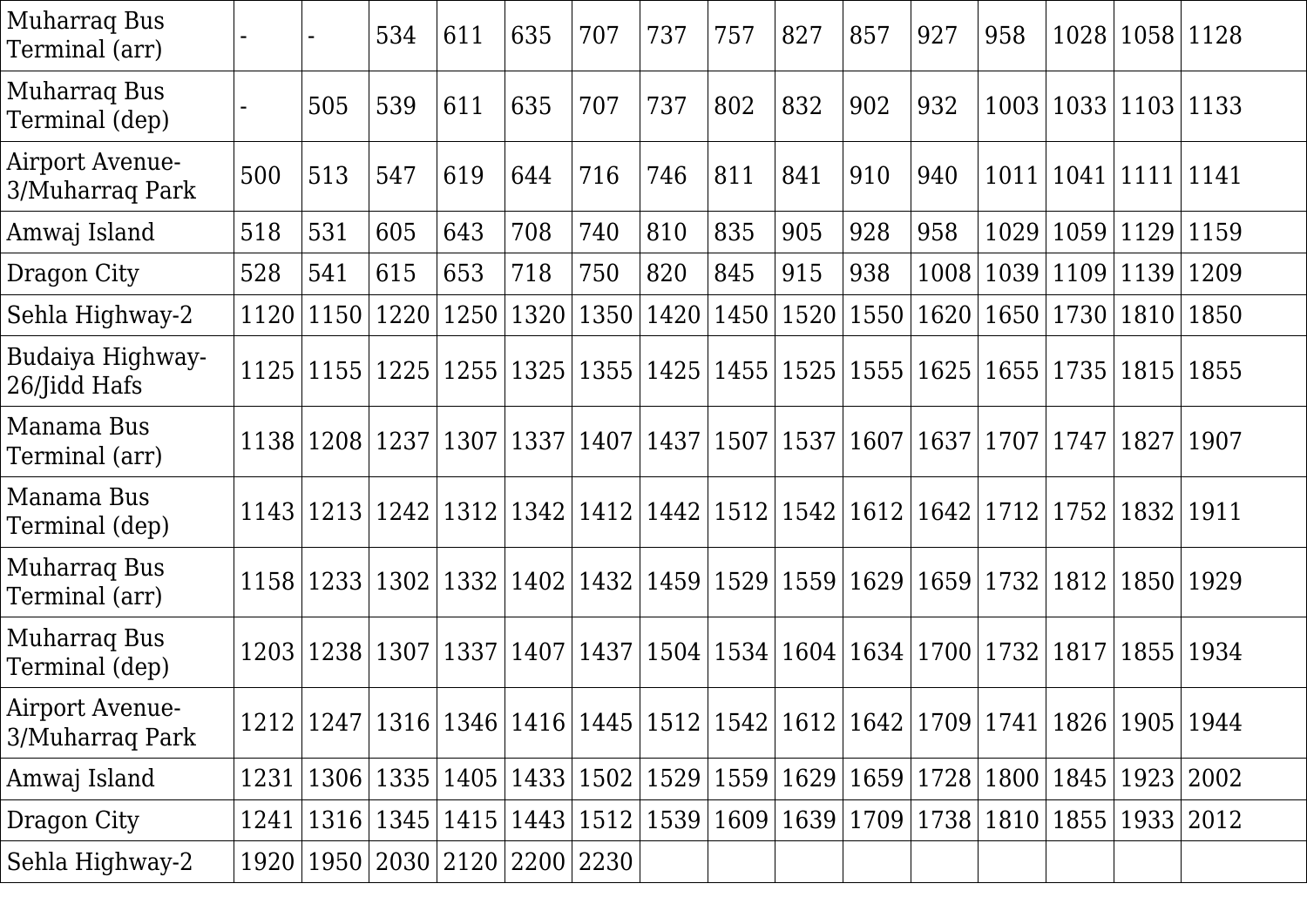| Budaiya Highway-<br>26/Jidd Hafs                                             |     |     |     | 1925   1955   2035   2125   2205   2235 |     |     |     |     |     |     |      |      |           |                |                                                           |
|------------------------------------------------------------------------------|-----|-----|-----|-----------------------------------------|-----|-----|-----|-----|-----|-----|------|------|-----------|----------------|-----------------------------------------------------------|
| Manama Bus<br>Terminal (arr)                                                 |     |     |     | 1937   2007   2047   2137   2217   2247 |     |     |     |     |     |     |      |      |           |                |                                                           |
| Manama Bus<br>Terminal (dep)                                                 |     |     |     | 1941   2011   2051   2137   2221   2247 |     |     |     |     |     |     |      |      |           |                |                                                           |
| Muharraq Bus<br>Terminal (arr)                                               |     |     |     | 1959   2029   2109   2152   2239   2302 |     |     |     |     |     |     |      |      |           |                |                                                           |
| Muharraq Bus<br>Terminal (dep)                                               |     |     |     | 2004   2034   2114   2152   2244   2302 |     |     |     |     |     |     |      |      |           |                |                                                           |
| Airport Avenue-<br>3/Muharraq Park                                           |     |     |     | 2014   2044   2124   2200   2254   2310 |     |     |     |     |     |     |      |      |           |                |                                                           |
| Amwaj Island                                                                 |     |     |     | 2032 2102 2142 2218 2312 2325           |     |     |     |     |     |     |      |      |           |                |                                                           |
| Dragon City                                                                  |     |     |     | 2042 2112 2152 2228 2322 -              |     |     |     |     |     |     |      |      |           |                |                                                           |
| Dragon City - Sehla via Amwaj Island - Airport - Muharraq - Manama - Jidhafs |     |     |     |                                         |     |     |     |     |     |     |      |      |           |                | <b>12</b>                                                 |
| Sun-Weds                                                                     |     |     |     |                                         |     |     |     |     |     |     |      |      |           |                | from 5th<br>August<br>2018 to<br>31st<br>December<br>2018 |
| Dragon City                                                                  | 500 | 530 | 550 | 620                                     | 653 | 720 | 750 | 820 | 850 | 920 | 950  | 1020 | 1050 1120 |                | 1150                                                      |
| Amwaj Island                                                                 | 510 | 540 | 600 | 630                                     | 703 | 730 | 800 | 830 | 900 | 930 | 1000 | 1030 |           | 1100 1130      | 1200                                                      |
| Airport<br>Avenue6/Police<br>Station                                         | 525 | 555 | 615 | 647                                     | 720 | 747 | 817 | 847 | 915 | 945 | 1015 |      |           | 1045 1115 1145 | 1215                                                      |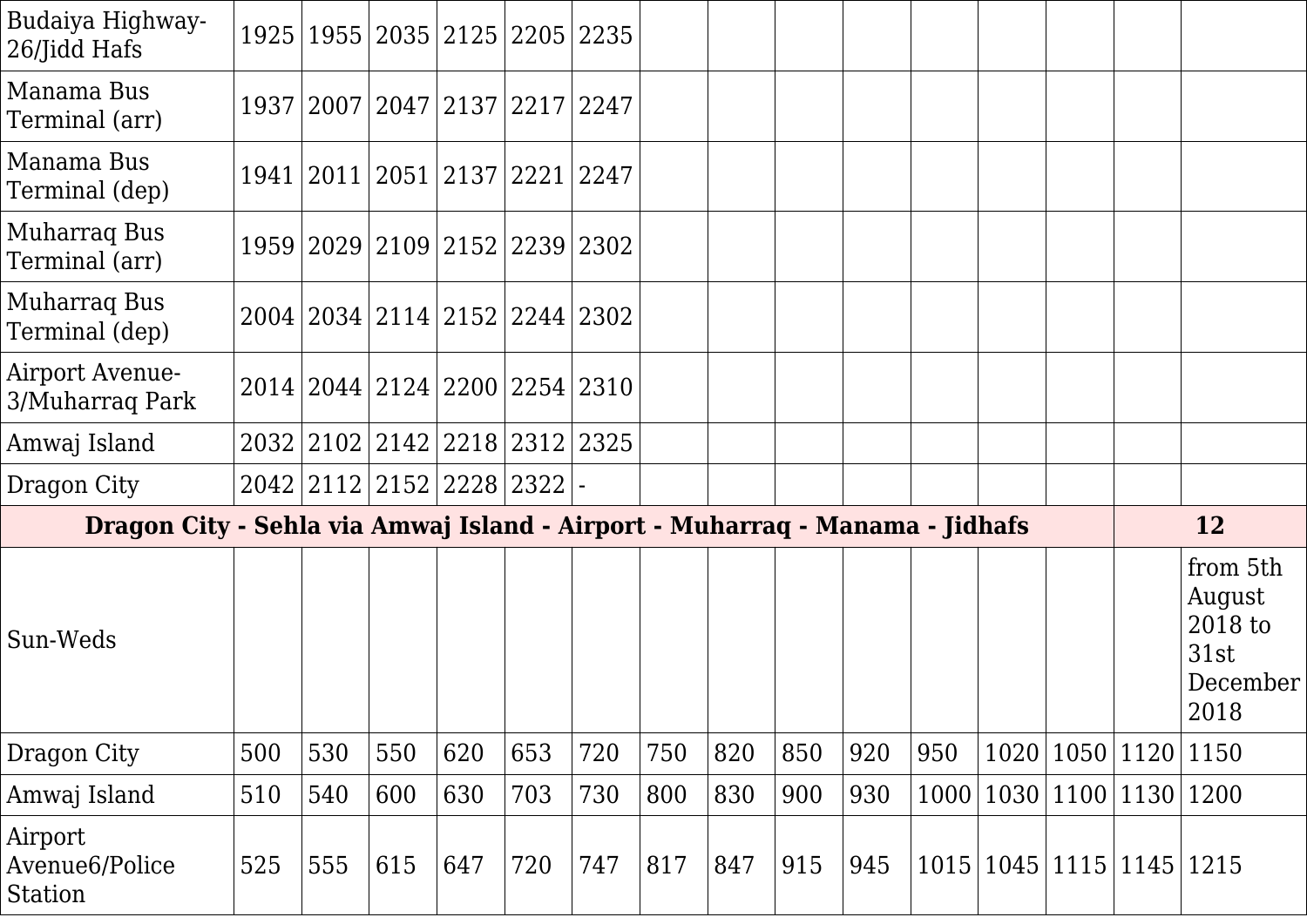| Muharraq Bus<br>Terminal (arr)        | 531  | 601       | 622         | 654  | 727                  | 754  | 824                 | 854  | 921       | 951                                                                                                    | 1021 |                                  |      | 1051   1121   1151 | 1222 |
|---------------------------------------|------|-----------|-------------|------|----------------------|------|---------------------|------|-----------|--------------------------------------------------------------------------------------------------------|------|----------------------------------|------|--------------------|------|
| Muharraq Bus<br>Terminal (dep)        | 541  | 611       | 632         | 704  | 737                  | 804  | 834                 | 904  | 931       | 1001                                                                                                   |      | 1031   1101   1131               |      | $\vert$ 1201       | 1232 |
| Manama Bus<br>Terminal (arr)          | 556  | 626       | 651         | 723  | 756                  | 823  | 853                 | 921  | 948       | 1018                                                                                                   |      | 1048 1118 1148 1218              |      |                    | 1251 |
| Manama Bus<br>Terminal (dep)          | 559  | 631       | 656         | 728  | 801                  | 828  | 858                 | 926  | 953       | 1023                                                                                                   |      | 1053   1123   1153   1223        |      |                    | 1256 |
| Budaiya Highway-<br>26/Jidd Hafs      | 609  | 643       | 708         | 740  | 813                  | 840  | 910                 | 936  | 1003      | 1033                                                                                                   |      | 1103 1133 1203 1235              |      |                    | 1308 |
| Sehla Highway-2                       | 614  | 648       | 713         | 745  | 818                  | 845  | 915                 | 941  | 1008      | 1038                                                                                                   |      | 1108   1138                      |      | 1208 1240          | 1313 |
| Dragon City                           | 1220 | 1250      | 1320        | 1350 | 1420                 | 1450 | 1520                | 1550 | 1620      | 1645                                                                                                   | 1710 | 1740                             | 1810 | 1900               | 1950 |
| Amwaj Island                          | 1230 |           | 1300   1330 | 1400 | $\vert$ 1430 $\vert$ |      | 1500 1530 1600 1630 |      |           | 1655                                                                                                   | 1720 | 1750                             |      | 1820   1910        | 2000 |
| Airport<br>Avenue6/Police<br>Station  |      | 1247 1317 | 1347        | 1417 | 1445                 |      | 1515 1545           |      | 1615 1645 | 1712                                                                                                   | 1737 | 1807                             | 1837 | 1926               | 2016 |
| Muharraq Bus<br>Terminal (arr)        | 1254 |           | 1324   1354 | 1424 | $\vert 1451 \vert$   |      | 1521 1551           | 1621 | 1652      | 1719                                                                                                   |      | 1744 1814                        |      | 1845   1934        | 2024 |
| <b>Muharraq Bus</b><br>Terminal (dep) |      |           |             |      |                      |      |                     |      |           | 1304   1334   1404   1434   1501   1531   1601   1631   1702   1729                                    |      | 1754   1824   1855   1944   2034 |      |                    |      |
| Manama Bus<br>Terminal (arr)          |      |           |             |      |                      |      |                     |      |           | 1323   1353   1423   1451   1518   1548   1618   1648   1721   1748   1813   1843   1912   2001   2051 |      |                                  |      |                    |      |
| Manama Bus<br>Terminal (dep)          |      |           |             |      |                      |      |                     |      |           | 1328   1358   1428   1456   1523   1553   1623   1653   1726   1753   1818   1848   1917   2006   2056 |      |                                  |      |                    |      |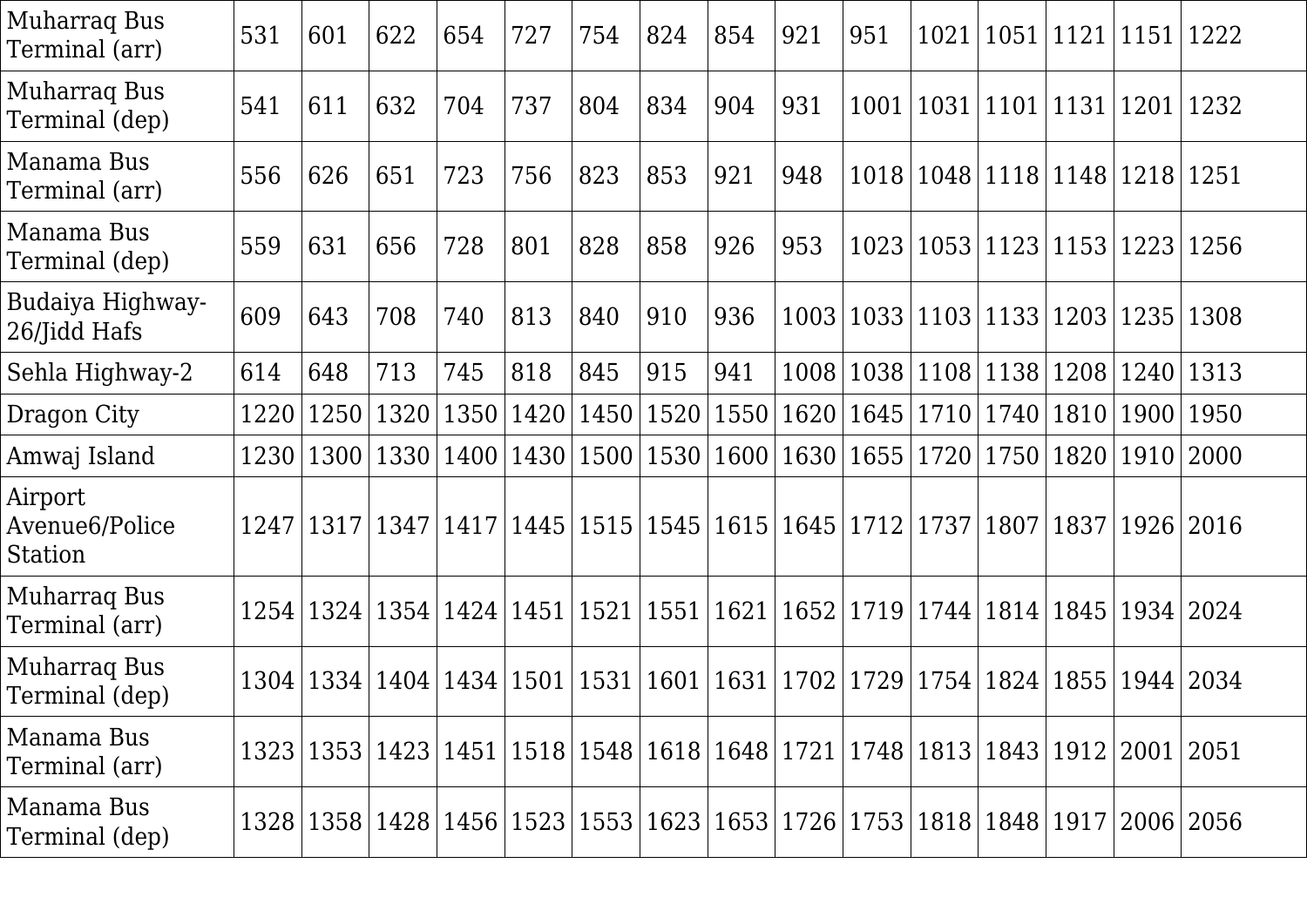|     |     |      |     |     |                                                                                                                                                                                                                                                                                            |     |     |     |     |  |                                                                                       | <b>12</b>                                                                                                                                                                                                      |
|-----|-----|------|-----|-----|--------------------------------------------------------------------------------------------------------------------------------------------------------------------------------------------------------------------------------------------------------------------------------------------|-----|-----|-----|-----|--|---------------------------------------------------------------------------------------|----------------------------------------------------------------------------------------------------------------------------------------------------------------------------------------------------------------|
|     |     |      |     |     |                                                                                                                                                                                                                                                                                            |     |     |     |     |  |                                                                                       |                                                                                                                                                                                                                |
| 500 | 530 | 600  | 630 | 700 | 730                                                                                                                                                                                                                                                                                        | 800 | 830 | 900 | 930 |  |                                                                                       |                                                                                                                                                                                                                |
| 505 | 535 | 605  | 635 | 705 | 735                                                                                                                                                                                                                                                                                        | 805 | 835 | 905 | 935 |  |                                                                                       | 1205                                                                                                                                                                                                           |
|     |     | 2020 |     |     | 1345   1415   1445   1511  <br>2050 2130 2200 2230<br>2030 2100 2140 2210 2240<br>2046 2116 2156 2226 2254<br>2054 2124 2204 2234 2302<br>2104 2134 2214 2244 2302<br>2121 2151 2231 2301 2317<br>2126 2156 2236 2306 2320<br>2138 2208 2248 2318 2330<br>2143   2213   2253   2323   2335 |     |     |     |     |  | Sehla - Dragon City via Jidhafs - Manama - Muharraq - Airport - Amwaj<br>1000<br>1005 | 1340   1410   1440   1506   1533   1603   1633   1705   1738   1805   1830   1900   1929   2018   2108<br> 1538 1608 1638 1710 1743 1810 1835 1905 1934 2023 2113<br>1030 1100 1130 1200<br>1035 1105 <br>1135 |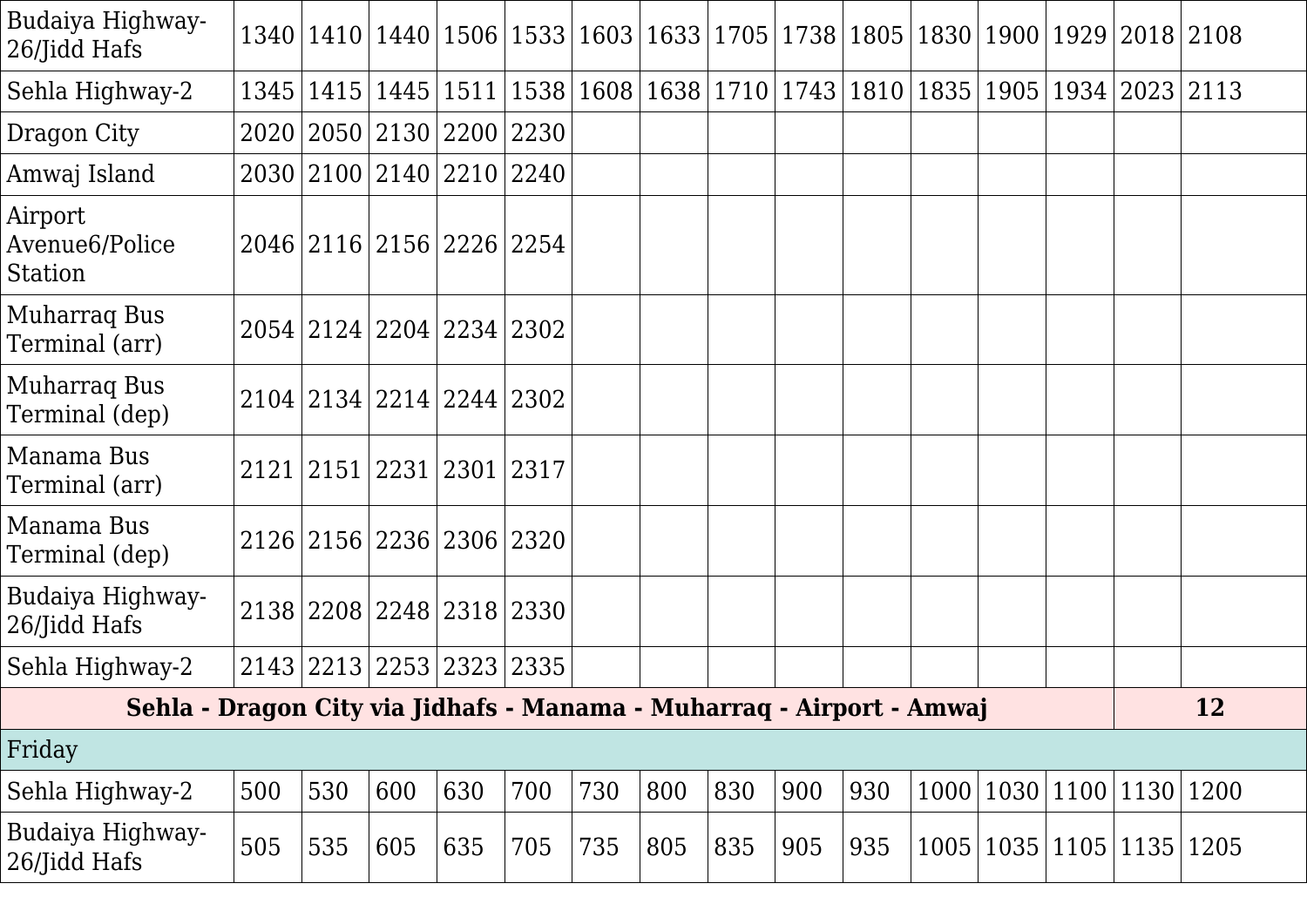| Manama Bus<br>Terminal (arr)       | 515  | 545                | 615                                                 | 645  | 715                  | 745         | 815         | 845  | 915         | 945                                                                                                    |      | 1015   1045   1115   1145 |                    |      | 1217 |
|------------------------------------|------|--------------------|-----------------------------------------------------|------|----------------------|-------------|-------------|------|-------------|--------------------------------------------------------------------------------------------------------|------|---------------------------|--------------------|------|------|
| Manama Bus<br>Terminal (dep)       | 518  | 548                | 618                                                 | 648  | 718                  | 748         | 818         | 848  | 918         | 948                                                                                                    |      | 1018   1048   1118   1148 |                    |      | 1222 |
| Muharraq Bus<br>Terminal           | 534  | 604                | 634                                                 | 704  | 734                  | 804         | 834         | 904  | 934         | 1004                                                                                                   |      | 1034   1104   1134   1204 |                    |      | 1237 |
| Airport Avenue-<br>3/Muharraq Park | 542  | 612                | 642                                                 | 712  | 742                  | 812         | 842         | 912  | 942         | 1012                                                                                                   | 1042 |                           | 1112   1142   1213 |      | 1246 |
| Amwaj Island                       | 600  | 630                | 700                                                 | 730  | 800                  | 830         | 900         | 930  | 1000        | 1030                                                                                                   | 1100 | 1130                      | 1200               | 1237 | 1310 |
| Dragon City                        | 610  | 640                | 710                                                 | 740  | 810                  | 840         | 910         | 940  | 1010        | 1040                                                                                                   |      | 1110 1140                 | 1210               | 1247 | 1320 |
| Sehla Highway-2                    | 1230 | 1300               | 1330                                                | 1400 | 1430                 | 1500        | 1530        | 1600 | 1630        | 1700                                                                                                   | 1730 | 1800                      | 1830   1900        |      | 1930 |
| Budaiya Highway-<br>26/Jidd Hafs   |      |                    | 1235   1305   1335                                  | 1405 | $\vert$ 1435 $\vert$ |             | 1505   1535 |      | 1605   1635 | 1705                                                                                                   | 1735 | 1805                      | 1835   1905        |      | 1935 |
| Manama Bus<br>Terminal (arr)       |      | 1247   1317   1347 |                                                     | 1417 | 1447                 | 1517   1547 |             | 1617 | 1647        | 1717                                                                                                   | 1747 | 1817                      | 1847               | 1917 | 1947 |
| Manama Bus<br>Terminal (dep)       | 1252 | 1322               | 1352                                                | 1422 | $\vert 1452 \vert$   | 1522        | 1552        | 1622 | 1652        | 1722                                                                                                   | 1752 | 1822                      | 1852   1922        |      | 1952 |
| <b>Muharrag Bus</b><br>Terminal    |      | 1307   1337   1407 |                                                     | 1437 | 1507                 | 1537        | 1607        | 1637 | 1707        | 1737                                                                                                   | 1807 | 1837                      | 1907               | 1937 | 2007 |
| Airport Avenue-<br>3/Muharraq Park |      |                    |                                                     |      |                      |             |             |      |             | 1316   1346   1416   1446   1516   1546   1616   1646   1716   1746   1816   1846   1916   1946   2016 |      |                           |                    |      |      |
| Amwaj Island                       |      |                    |                                                     |      |                      |             |             |      |             | 1340   1410   1440   1510   1540   1610   1640   1710   1740   1810                                    |      | 1840   1910   1940   2010 |                    |      | 2040 |
| Dragon City                        |      |                    |                                                     |      |                      |             |             |      |             | 1350   1420   1450   1520   1550   1620   1650   1720   1750   1820                                    |      | 1850   1920               | 1950   2020        |      | 2050 |
| Sehla Highway-2                    |      |                    | 2000   2030   2100   2130   2200   2240   2320   40 |      |                      |             |             |      |             |                                                                                                        |      |                           |                    |      |      |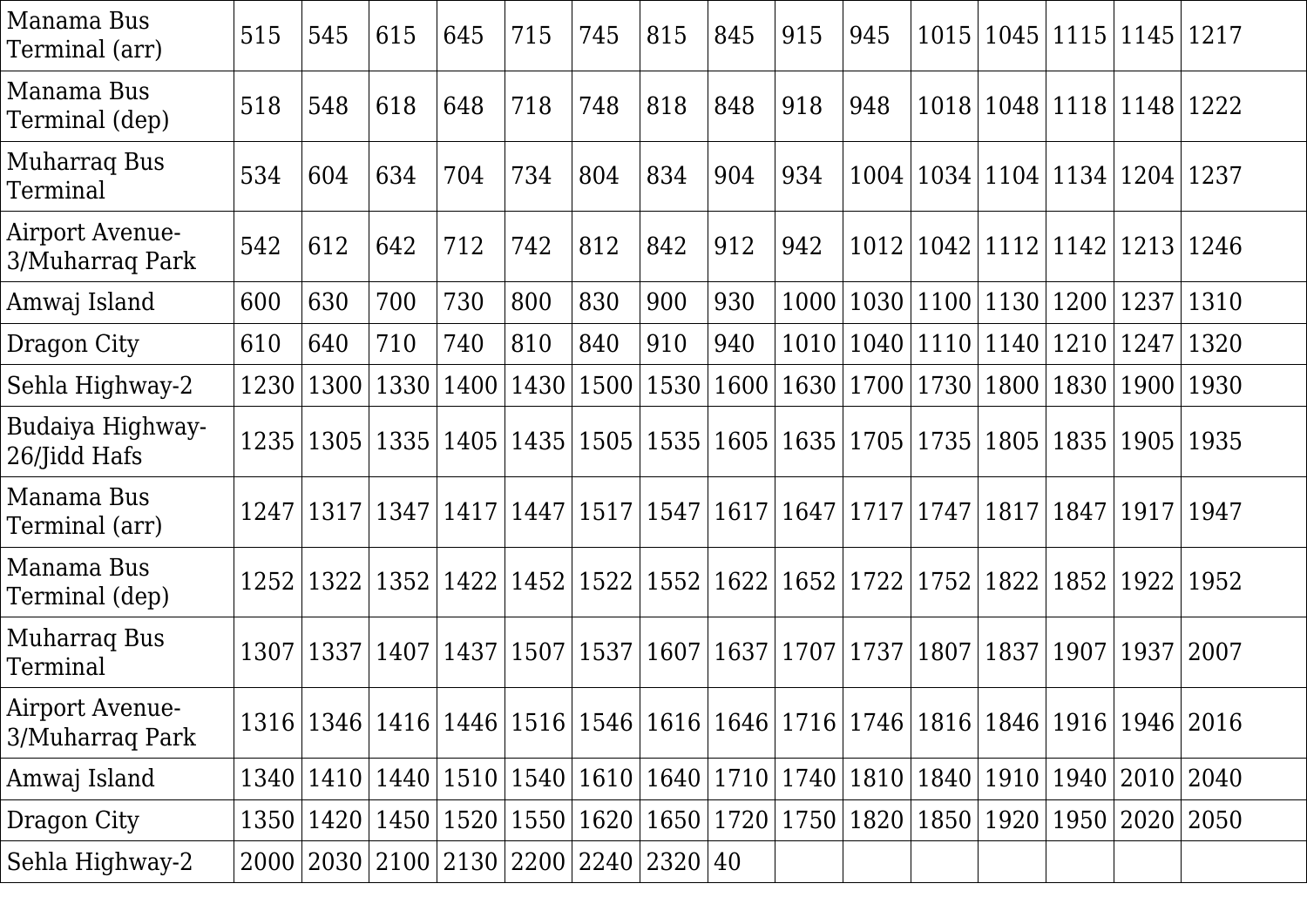| Budaiya Highway-<br>26/Jidd Hafs                                      |     |     |     | 2005 2035 2105 2135 2205 2245 2325                  |     |     |     | 45  |     |      |      |                           |                    |           |
|-----------------------------------------------------------------------|-----|-----|-----|-----------------------------------------------------|-----|-----|-----|-----|-----|------|------|---------------------------|--------------------|-----------|
| Manama Bus<br>Terminal (arr)                                          |     |     |     | 2017   2047   2117   2147   2217   2257   2335   57 |     |     |     |     |     |      |      |                           |                    |           |
| Manama Bus<br>Terminal (dep)                                          |     |     |     | 2022 2052 2122 2152 2222 2322 2350                  |     |     |     | 105 |     |      |      |                           |                    |           |
| Muharraq Bus<br>Terminal                                              |     |     |     | 2037 2107 2137 2207 2237 2334 3                     |     |     |     | 118 |     |      |      |                           |                    |           |
| Airport Avenue-<br>3/Muharrag Park                                    |     |     |     | 2046 2116 2146 2216 2246 2341 12                    |     |     |     | 126 |     |      |      |                           |                    |           |
| Amwaj Island                                                          |     |     |     | 2110 2140 2210 2240 2310 0                          |     |     | 36  | 146 |     |      |      |                           |                    |           |
| Dragon City                                                           |     |     |     | 2120 2150 2220 2250 2320 9                          |     |     | 46  | 156 |     |      |      |                           |                    |           |
|                                                                       |     |     |     |                                                     |     |     |     |     |     |      |      |                           |                    | <b>12</b> |
| Dragon City - Sehla via Amwaj - Airport - Muharrag - Manama - Jidhafs |     |     |     |                                                     |     |     |     |     |     |      |      |                           |                    |           |
| Friday                                                                |     |     |     |                                                     |     |     |     |     |     |      |      |                           |                    |           |
| Dragon City                                                           | 500 | 530 | 600 | 630                                                 | 700 | 730 | 800 | 830 | 900 | 930  | 1000 |                           | 1030 1100 1130     | 1200      |
| Amwaj Island                                                          | 510 | 540 | 610 | 640                                                 | 710 | 740 | 810 | 840 | 910 | 940  | 1010 |                           | 1040 1110 1140     | 1210      |
| Airport<br>Avenue6/Police<br>Station                                  | 525 | 555 | 625 | 655                                                 | 725 | 755 | 825 | 855 | 925 | 955  | 1025 |                           | 1055   1125   1155 | 1225      |
| <b>Muharraq Bus</b><br>Terminal                                       | 531 | 601 | 631 | 701                                                 | 731 | 801 | 831 | 901 | 931 | 1001 |      | 1031   1101   1131   1201 |                    | 1231      |
| Manama Bus<br>Terminal (arr)                                          | 546 | 616 | 646 | 716                                                 | 746 | 816 | 846 | 916 | 946 | 1016 |      | 1046 1116 1146 1218       |                    | 1248      |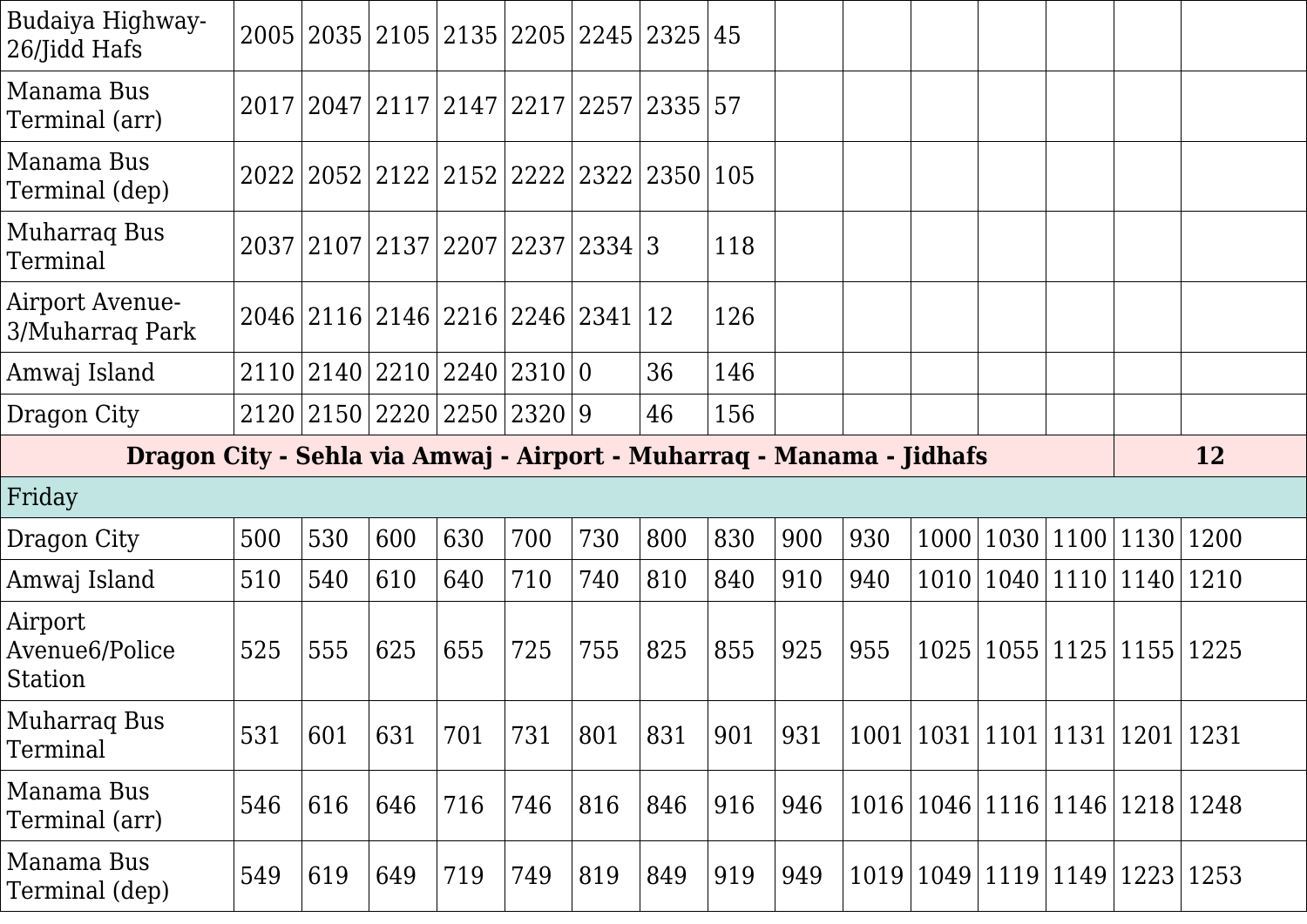| Budaiya Highway-<br>26/Jidd Hafs     | 559   | 629  | 659                | 729                                                 | 759                  | 829 | 859                | 929                                                          | 959  | 1029 |      | 1059 1129 1159 1233 |                    |             | 1303 |
|--------------------------------------|-------|------|--------------------|-----------------------------------------------------|----------------------|-----|--------------------|--------------------------------------------------------------|------|------|------|---------------------|--------------------|-------------|------|
| Sehla Highway-2                      | 604   | 634  | 704                | 734                                                 | 804                  | 834 | 904                | 934                                                          | 1004 | 1034 |      | 1104 1134           |                    | 1204   1238 | 1308 |
| Dragon City                          | 1230  | 1300 | 1330               | 1400                                                | $\vert$ 1430 $\vert$ |     | 1500 1530          | 1600                                                         | 1630 | 1700 | 1730 | 1800                |                    | 1830   1900 | 1930 |
| Amwaj Island                         | 1240  |      |                    | 1310   1340   1410   1440                           |                      |     |                    | 1510 1540 1610 1640                                          |      |      |      | 1710 1740 1810      | 1840   1910        |             | 1940 |
| Airport<br>Avenue6/Police<br>Station | 1255  |      |                    | 1325   1355   1425   1455                           |                      |     |                    | 1525   1555   1625   1655   1725                             |      |      | 1755 | 1825                |                    | 1855   1925 | 1955 |
| Muharraq Bus<br>Terminal             | 1301  | 1331 | 1401   1431        |                                                     | $\vert 1501 \vert$   |     | 1531   1601   1631 |                                                              | 1701 | 1731 | 1801 | 1831   1901         |                    | 1931        | 2001 |
| Manama Bus<br>Terminal (arr)         | 1318  |      |                    | 1348   1418   1448   1518                           |                      |     |                    | 1548   1618   1648   1718   1748   1818   1848   1918   1948 |      |      |      |                     |                    |             | 2018 |
| Manama Bus<br>Terminal (dep)         | 1323  |      | 1353   1423   1453 |                                                     | 1523                 |     |                    | 1553   1623   1653                                           | 1723 | 1753 | 1823 |                     | 1853   1923   1953 |             | 2023 |
| Budaiya Highway-<br>26/Jidd Hafs     | 13331 |      | 1403   1433   1503 |                                                     | 1533                 |     |                    | 1603   1633   1703                                           | 1733 | 1803 |      | 1833   1903         | 1933   2003        |             | 2033 |
| Sehla Highway-2                      | 1338  |      |                    | 1408   1438   1508   1538                           |                      |     |                    | 1608   1638   1708                                           | 1738 | 1808 | 1838 | 1908                |                    | 1938 2008   | 2038 |
| Dragon City                          | 2000  |      |                    | 2030 2100 2130 2200                                 |                      |     | 2230 2320          | 10                                                           | 100  |      |      |                     |                    |             |      |
| Amwaj Island                         | 2010  |      |                    | 2040   2110   2140   2210   2240   2330   20        |                      |     |                    |                                                              | 109  |      |      |                     |                    |             |      |
| Airport<br>Avenue6/Police<br>Station |       |      |                    | 2025   2055   2125   2155   2225   2255   2345   35 |                      |     |                    |                                                              | 121  |      |      |                     |                    |             |      |
| Muharraq Bus<br>Terminal             |       |      |                    | 2031 2101 2131 2201 2231 2301 2351 41               |                      |     |                    |                                                              | 127  |      |      |                     |                    |             |      |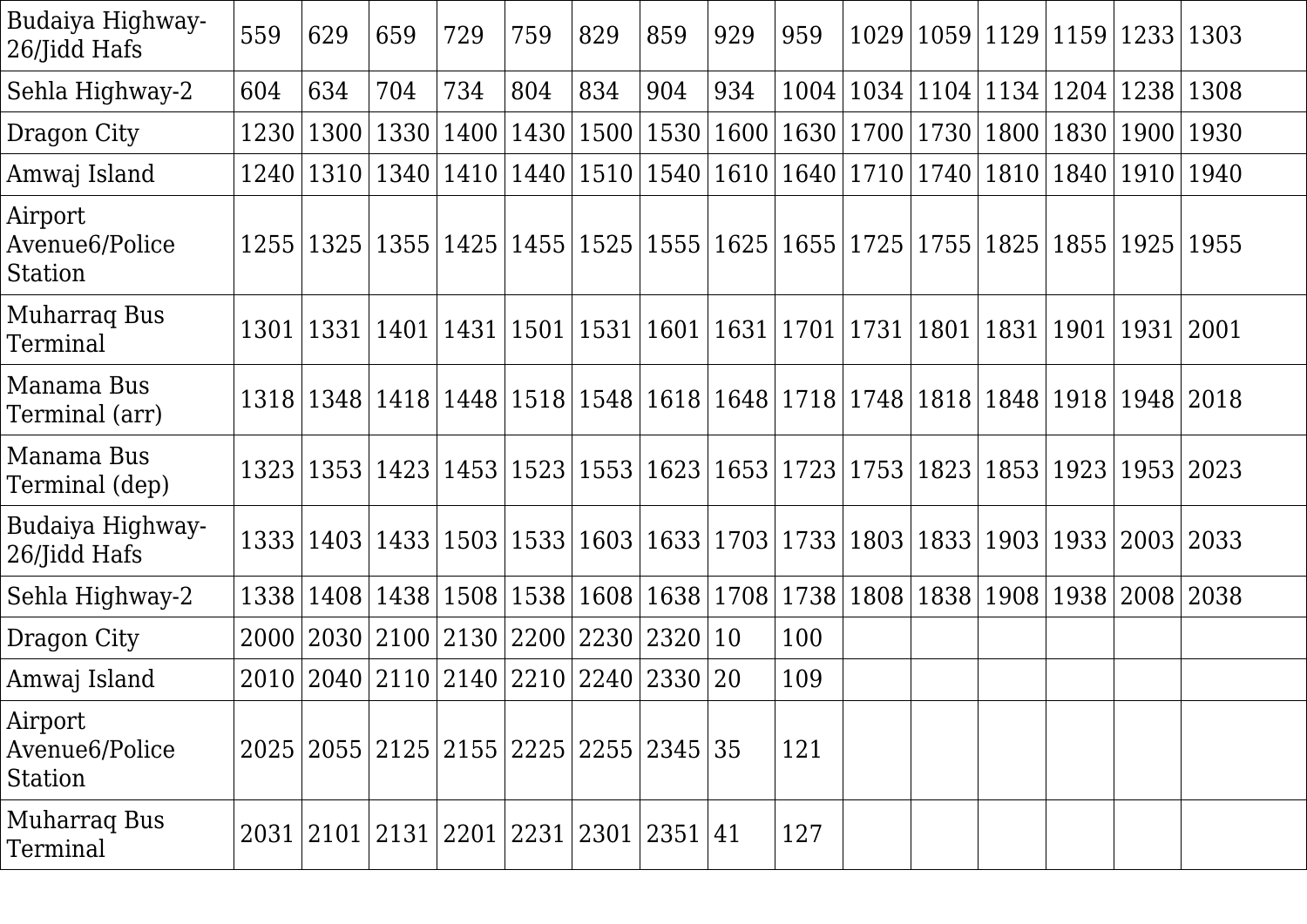| Manama Bus<br>Terminal (arr)                                                 |                              | 2048 2118 2148 2218 2248 2318 5  |     |           |     |     | 55  | 144 |     |     |     |     |                |                                                           |
|------------------------------------------------------------------------------|------------------------------|----------------------------------|-----|-----------|-----|-----|-----|-----|-----|-----|-----|-----|----------------|-----------------------------------------------------------|
| Manama Bus<br>Terminal (dep)                                                 |                              | 2053 2123 2153 2223 2253 2323 15 |     |           |     |     | 105 | 144 |     |     |     |     |                |                                                           |
| Budaiya Highway-<br>26/Jidd Hafs                                             |                              | 2103 2133 2203 2233 2303 2333 23 |     |           |     |     | 115 | 151 |     |     |     |     |                |                                                           |
| Sehla Highway-2                                                              |                              | 2108 2138 2208 2238 2308 2338 28 |     |           |     |     | 120 | 159 |     |     |     |     |                |                                                           |
| Sehla - Dragon City via Jidhafs - Manama - Muharraq - Airport - Amwaj Island |                              |                                  |     |           |     |     |     |     |     |     |     |     |                | 12                                                        |
| Thursday                                                                     |                              |                                  |     |           |     |     |     |     |     |     |     |     |                | from 5th<br>August<br>2018 to<br>31st<br>December<br>2018 |
| Sehla Highway-2                                                              |                              | 500                              | 540 |           | 620 | 700 | 720 | 750 | 820 | 850 | 920 | 950 | 1020           | 1050                                                      |
| Budaiya Highway-<br>26/Jidd Hafs                                             |                              | 505                              | 545 |           | 625 | 705 | 725 | 755 | 825 | 855 | 925 | 955 | 1025           | 1055                                                      |
| Manama Bus<br>Terminal (arr)                                                 | $\overline{\phantom{0}}$     | 515                              | 555 |           | 637 | 717 | 737 | 807 | 837 | 907 | 938 |     | 1008   1038    | 1108                                                      |
| Manama Bus<br>Terminal (dep)                                                 |                              | 518                              | 555 | 620   652 |     | 722 | 742 | 812 | 842 | 912 | 943 |     | 1013 1043 1113 |                                                           |
| <b>Muharraq Bus</b><br>Terminal (arr)                                        | $\qquad \qquad \blacksquare$ | 534                              | 611 | 635       | 707 | 737 | 757 | 827 | 857 | 927 | 958 |     | 1028 1058 1128 |                                                           |
| <b>Muharraq Bus</b><br>Terminal (dep)                                        | 505                          | 539                              | 611 | 635       | 707 | 737 | 802 | 832 | 902 | 932 |     |     | 1003 1033 1103 | 1133                                                      |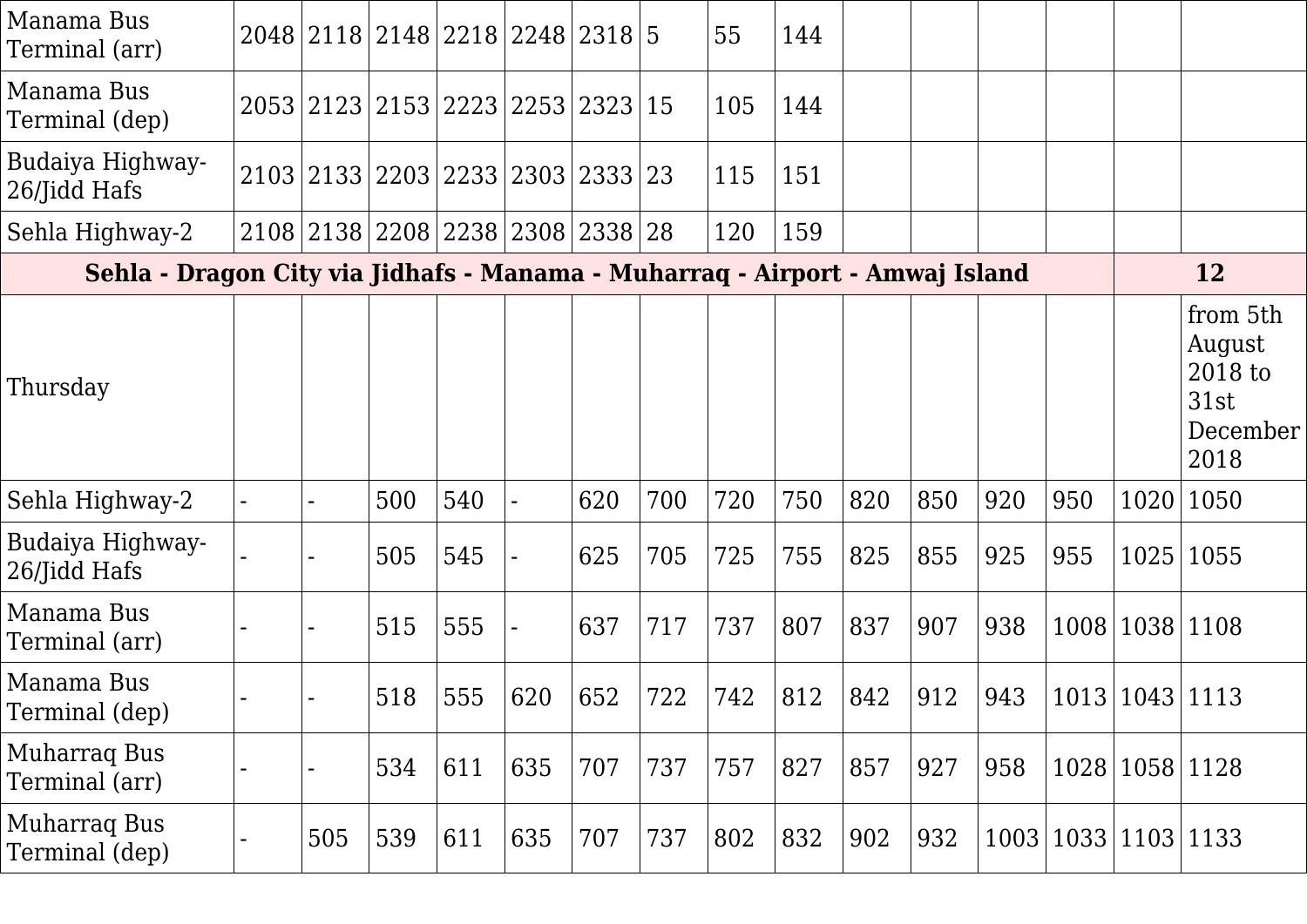| Airport Avenue-<br>3/Muharraq Park | 500  | 513                | 547                                                 | 619  | 644  | 716                              | 746         | 811  | 841                | 910                                                                        | 940  | 1011                      |                    | $1041$  1111 | 1141 |
|------------------------------------|------|--------------------|-----------------------------------------------------|------|------|----------------------------------|-------------|------|--------------------|----------------------------------------------------------------------------|------|---------------------------|--------------------|--------------|------|
| Amwaj Island                       | 518  | 531                | 605                                                 | 643  | 708  | 740                              | 810         | 835  | 905                | 928                                                                        | 958  | 1029                      | 1059               | 1129         | 1159 |
| Dragon City                        | 528  | 541                | 615                                                 | 653  | 718  | 750                              | 820         | 845  | 915                | 938                                                                        | 1008 |                           | 1039 1109          | 1139         | 1209 |
| Sehla Highway-2                    | 1120 |                    | 1150   1220                                         | 1250 | 1320 |                                  | 1350   1420 | 1450 | 1520               | 1550                                                                       | 1620 |                           | 1650   1730        | 1810         | 1850 |
| Budaiya Highway-<br>26/Jidd Hafs   |      |                    | 1125 1155 1225                                      | 1255 |      | 1325   1355   1425               |             |      | 1455   1525        | 1555                                                                       | 1625 |                           | 1655   1735   1815 |              | 1855 |
| Manama Bus<br>Terminal (arr)       |      | 1138 1208 1237     |                                                     | 1307 |      | 1337   1407   1437               |             | 1507 | 1537               | 1607                                                                       | 1637 | 1707                      | 1747               | 1827         | 1907 |
| Manama Bus<br>Terminal (dep)       |      |                    | 1143   1213   1242   1312                           |      |      |                                  |             |      |                    | 1342   1412   1442   1512   1542   1612   1642   1712   1752   1832        |      |                           |                    |              | 1911 |
| Muharraq Bus<br>Terminal (arr)     |      |                    | 1158   1233   1302   1332                           |      |      | 1402   1432   1459   1529   1559 |             |      |                    | 1629                                                                       |      | 1659   1732   1812   1850 |                    |              | 1929 |
| Muharraq Bus<br>Terminal (dep)     |      | 1203   1238   1307 |                                                     | 1337 |      | 1407   1437   1504   1534   1604 |             |      |                    | 1634                                                                       |      | 1700   1732   1817        |                    | 1855         | 1934 |
| Airport Avenue-<br>3/Muharraq Park | 1212 |                    | 1247 1316                                           | 1346 | 1416 |                                  | 1445 1512   | 1542 | $\mid$ 1612 $\mid$ | 1642                                                                       | 1709 | 1741                      |                    | 1826   1905  | 1944 |
| Amwaj Island                       | 1231 | 1306               | 1335                                                | 1405 | 1433 |                                  | 1502   1529 | 1559 | 1629               | 1659                                                                       | 1728 | 1800                      | 1845               | 1923         | 2002 |
| Dragon City                        | 1241 |                    | 1316   1345   1415                                  |      |      |                                  |             |      |                    | 1443   1512   1539   1609   1639   1709   1738   1810   1855   1933   2012 |      |                           |                    |              |      |
| Sehla Highway-2                    |      |                    | 1920   1950   2030   2120   2200   2240   2320      |      |      |                                  |             | 40   |                    |                                                                            |      |                           |                    |              |      |
| Budaiya Highway-<br>26/Jidd Hafs   |      |                    | 1925   1955   2035   2125   2205   2245   2325      |      |      |                                  |             | 45   |                    |                                                                            |      |                           |                    |              |      |
| Manama Bus<br>Terminal (arr)       |      |                    | 1937   2007   2047   2137   2217   2257   2335   57 |      |      |                                  |             |      |                    |                                                                            |      |                           |                    |              |      |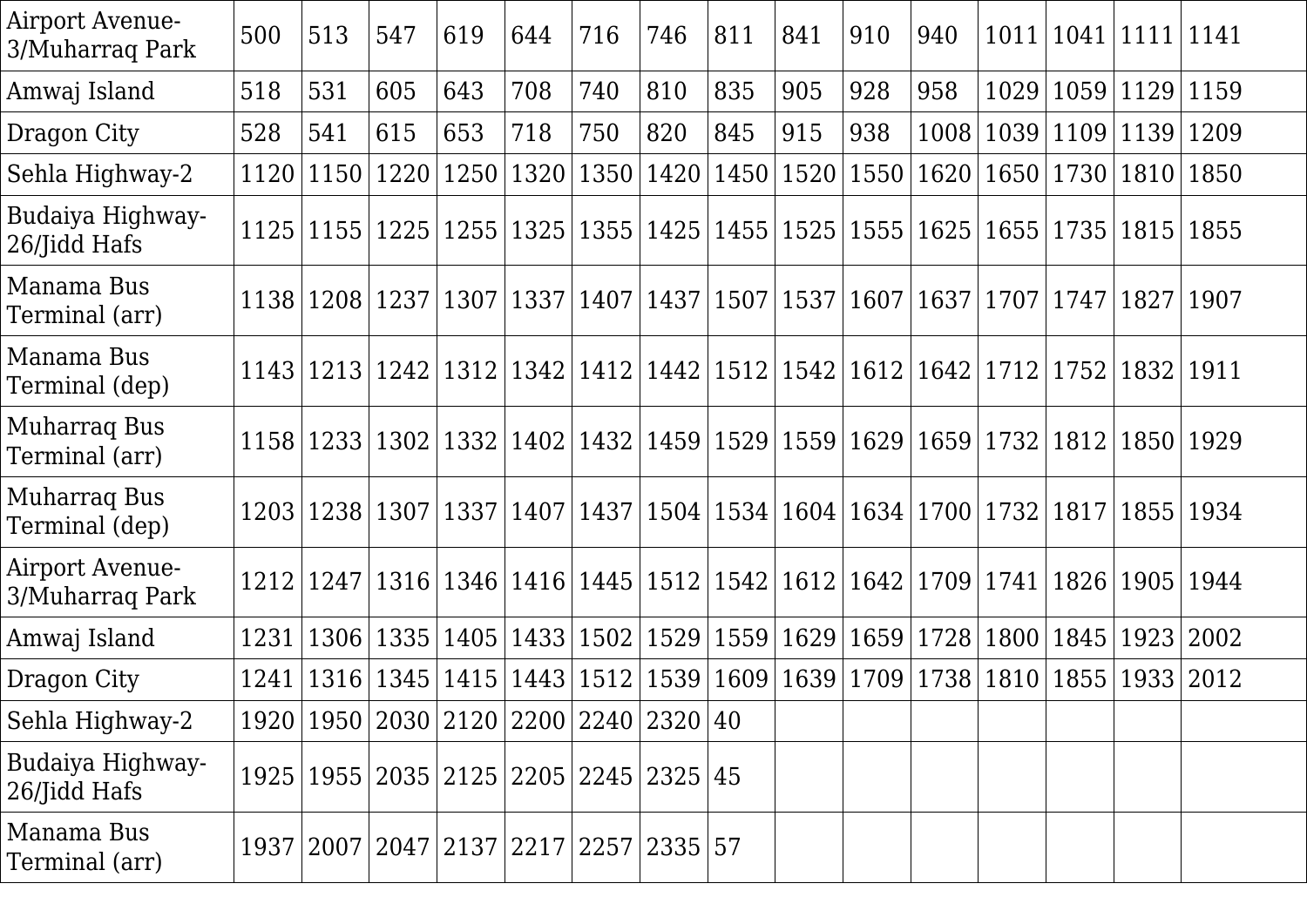| Manama Bus<br>Terminal (dep)                                                 |     |     | 1941   2011   2051   2137   2221   2322   2350 |     |     |     |     | 105 |     |      |      |      |      |                           |                                                           |
|------------------------------------------------------------------------------|-----|-----|------------------------------------------------|-----|-----|-----|-----|-----|-----|------|------|------|------|---------------------------|-----------------------------------------------------------|
| <b>Muharrag Bus</b><br>Terminal (arr)                                        |     |     | 1959 2029 2109 2152 2237 2333 2                |     |     |     |     | 117 |     |      |      |      |      |                           |                                                           |
| <b>Muharraq Bus</b><br>Terminal (dep)                                        |     |     | 2004 2034 2114 2152 2242 2334 3                |     |     |     |     | 118 |     |      |      |      |      |                           |                                                           |
| Airport Avenue-<br>3/Muharraq Park                                           |     |     | 2014   2044   2124   2200   2252   2341        |     |     |     | 12  | 124 |     |      |      |      |      |                           |                                                           |
| Amwaj Island                                                                 |     |     | 2032 2102 2142 2218 2310 0                     |     |     |     | 36  | 140 |     |      |      |      |      |                           |                                                           |
| Dragon City                                                                  |     |     | 2042 2112 2152 2228 2320 9                     |     |     |     | 46  | 150 |     |      |      |      |      |                           |                                                           |
| Dragon City - Sehla via Amwaj Island - Airport - Muharraq - Manama - Jidhafs |     |     |                                                |     |     |     |     |     |     |      |      |      |      | 12                        |                                                           |
| Thursday                                                                     |     |     |                                                |     |     |     |     |     |     |      |      |      |      |                           | from 5th<br>August<br>2018 to<br>31st<br>December<br>2018 |
| Dragon City                                                                  | 500 | 530 | 550                                            | 620 | 653 | 720 | 750 | 820 | 850 | 920  | 950  | 1020 |      | 1050 1120                 | 1150                                                      |
| Amwaj Island                                                                 | 510 | 540 | 600                                            | 630 | 703 | 730 | 800 | 830 | 900 | 930  | 1000 | 1030 |      | 1100 1130                 | 1200                                                      |
| Airport<br>Avenue <sub>6</sub> /Police<br>Station                            | 525 | 555 | 615                                            | 647 | 720 | 747 | 817 | 847 | 915 | 945  | 1015 |      |      | 1045 1115 1145            | 1215                                                      |
| <b>Muharraq Bus</b><br>Terminal (arr)                                        | 531 | 601 | 622                                            | 654 | 727 | 754 | 824 | 854 | 921 | 951  | 1021 | 1051 | 1121 | 1151                      | 1222                                                      |
| Muharraq Bus<br>Terminal (dep)                                               | 541 | 611 | 632                                            | 704 | 737 | 804 | 834 | 904 | 931 | 1001 |      |      |      | 1031   1101   1131   1201 | 1232                                                      |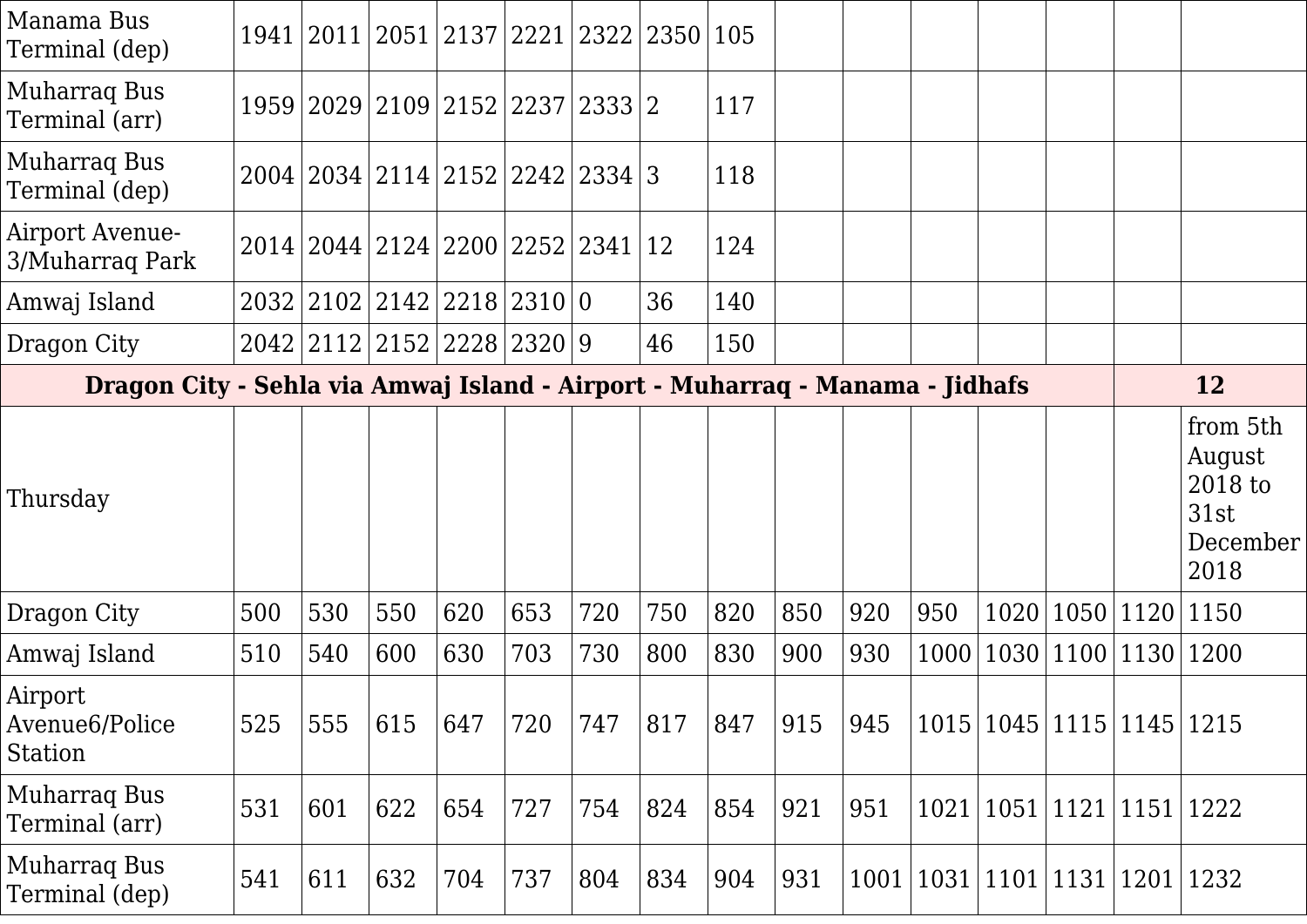| Manama Bus<br>Terminal (arr)          | 556  | 626         | 651                                                                                                    | 723         | 756  | 823                | 853                                                                        | 921  | 948       |                                         |             |                           |      | 1018   1048   1118   1148   1218 | 1251 |
|---------------------------------------|------|-------------|--------------------------------------------------------------------------------------------------------|-------------|------|--------------------|----------------------------------------------------------------------------|------|-----------|-----------------------------------------|-------------|---------------------------|------|----------------------------------|------|
| Manama Bus<br>Terminal (dep)          | 559  | 631         | 656                                                                                                    | 728         | 801  | 828                | 858                                                                        | 926  | 953       | 1023                                    |             | 1053   1123   1153        |      | 1223                             | 1256 |
| Budaiya Highway-<br>26/Jidd Hafs      | 609  | 643         | 708                                                                                                    | 740         | 813  | 840                | 910                                                                        | 936  | 1003      |                                         |             | 1033 1103 1133 1203       |      | 1235                             | 1308 |
| Sehla Highway-2                       | 614  | 648         | 713                                                                                                    | 745         | 818  | 845                | 915                                                                        | 941  | 1008      | 1038                                    |             | 1108 1138 1208            |      | 1240                             | 1313 |
| Dragon City                           | 1220 | 1250        | 1320                                                                                                   | 1350        | 1420 | 1450               | 1520                                                                       | 1550 | 1620      | 1645                                    | 1710        | 1740                      | 1810 | 1900                             | 1950 |
| Amwaj Island                          | 1230 | 1300        |                                                                                                        | 1330 1400   |      |                    | 1430   1500   1530                                                         |      | 1600 1630 | 1655                                    | 1720        | 1750   1820               |      | 1910                             | 2000 |
| Airport<br>Avenue6/Police<br>Station  |      |             | 1247   1317   1347   1417                                                                              |             |      |                    | 1445   1515   1545   1615   1645   1712   1737   1807   1837               |      |           |                                         |             |                           |      | 1926                             | 2016 |
| <b>Muharraq Bus</b><br>Terminal (arr) | 1254 | 1324        |                                                                                                        | 1354   1424 | 1451 | 1521               | 1551                                                                       | 1621 |           | 1652   1719   1744   1814   1845        |             |                           |      | 1934   2024                      |      |
| <b>Muharraq Bus</b><br>Terminal (dep) |      |             | 1304   1334   1404   1434                                                                              |             |      | 1501   1531   1601 |                                                                            |      |           | 1631   1702   1729   1754   1824   1855 |             |                           |      | 1944   2034                      |      |
| Manama Bus<br>Terminal (arr)          |      | 1323   1353 | 1423 1451                                                                                              |             |      |                    | 1518   1548   1618   1648   1721                                           |      |           |                                         | 1748   1813 | 1843 1912                 |      | 2001                             | 2051 |
| Manama Bus<br>Terminal (dep)          |      |             | 1328   1358   1428   1456                                                                              |             |      |                    | 1523   1553   1623   1653   1726                                           |      |           |                                         |             | 1753   1818   1848   1917 |      | 2006                             | 2056 |
| Budaiya Highway-<br>26/Jidd Hafs      |      |             | 1340   1410   1440   1506   1533   1603   1633   1705   1738   1805   1830   1900   1929   2018   2108 |             |      |                    |                                                                            |      |           |                                         |             |                           |      |                                  |      |
| Sehla Highway-2                       | 1345 |             | 1415 1445 1511                                                                                         |             |      |                    | 1538   1608   1638   1710   1743   1810   1835   1905   1934   2023   2113 |      |           |                                         |             |                           |      |                                  |      |
| Dragon City                           |      |             | 2020 2050 2130 2200 2230 2320 10                                                                       |             |      |                    |                                                                            | 100  |           |                                         |             |                           |      |                                  |      |
| Amwaj Island                          |      |             | 2030 2100 2140 2210 2240 2330 20                                                                       |             |      |                    |                                                                            | 109  |           |                                         |             |                           |      |                                  |      |